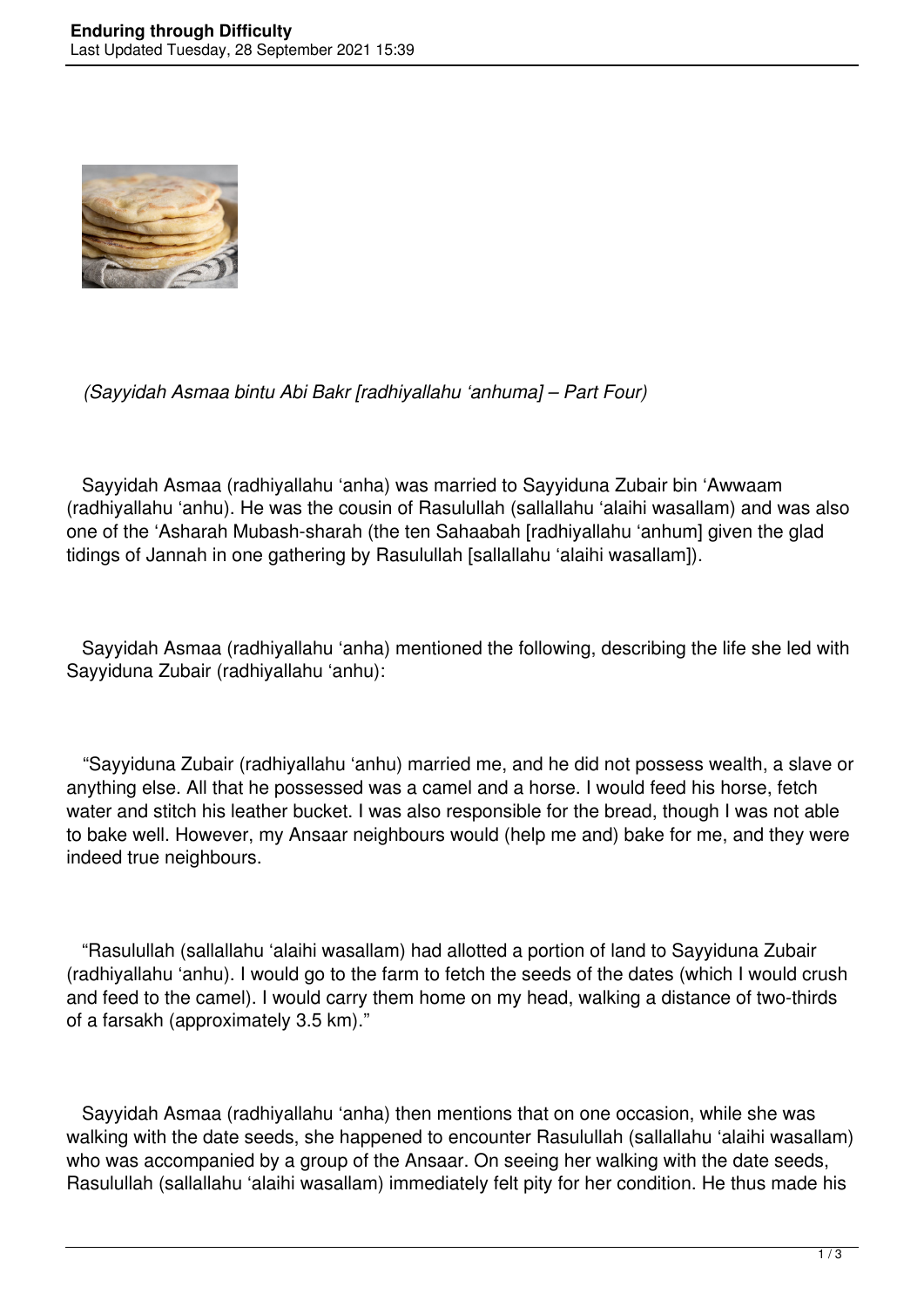conveyance stop and offered to let her ride on the animal.

 At this time, the laws of purdah, niqaab and hijaab had not yet been revealed. However, on account of her high level of hayaa, Sayyidah Asmaa (radhiyallahu 'anha) felt uncomfortable in the presence of the men. She also felt that her husband, Sayyiduna Zubair (radhiyallahu 'anhu), would be unhappy for her to do this on account of him possessing a high level of ghairah (possessiveness). Hence, she declined and continued to walk.

 Later on, when she mentioned what had transpired to her husband, Sayyiduna Zubair (radhiyallahu 'anhu), he told her, "By Allah! The pain I feel on seeing you carrying the seeds is more difficult for me to bear than the possessiveness I would have felt if you had taken the lift on the animal." *(Saheeh Bukhaari #5224 and Fat-hul Baari)*

 Sayyidah Asmaa (radhiyallahu 'anha) and Sayyiduna Zubair (radhiyallahu 'anhu) were both extremely pious. However, Sayyiduna Zubair (radhiyallahu 'anhu) was firm and stern in nature, and this became difficult for Sayyidah Asmaa (radhiyallahu 'anha).

 Hence, it is reported that on one occasion, she spoke to her beloved father, Sayyiduna Abu Bakr (radhiyallahu 'anhu), and complained of her husband's sternness. After listening to her difficulty, he advised her to be patient and persevere. He addressed her as a loving father, with compassion and sympathy, saying, "O my beloved daughter! Remain patient and persevere, for when a woman is blessed with a pious husband, and he passes away before her, and she does not remarry after him, then they will be reunited in Jannah!" *(Tabaqaat Ibni Sa'd vol. 8, pg. 251)*

 In this manner, Sayyiduna Abu Bakr (radhiyallahu 'anhu) reminded her that her husband was a pious man, and hence, if she remained patient, she would be with him in Jannah. Unfortunately, though they had tried their best to make the marriage work, it did not last due to the lack of compatibility.

## **Lessons:**